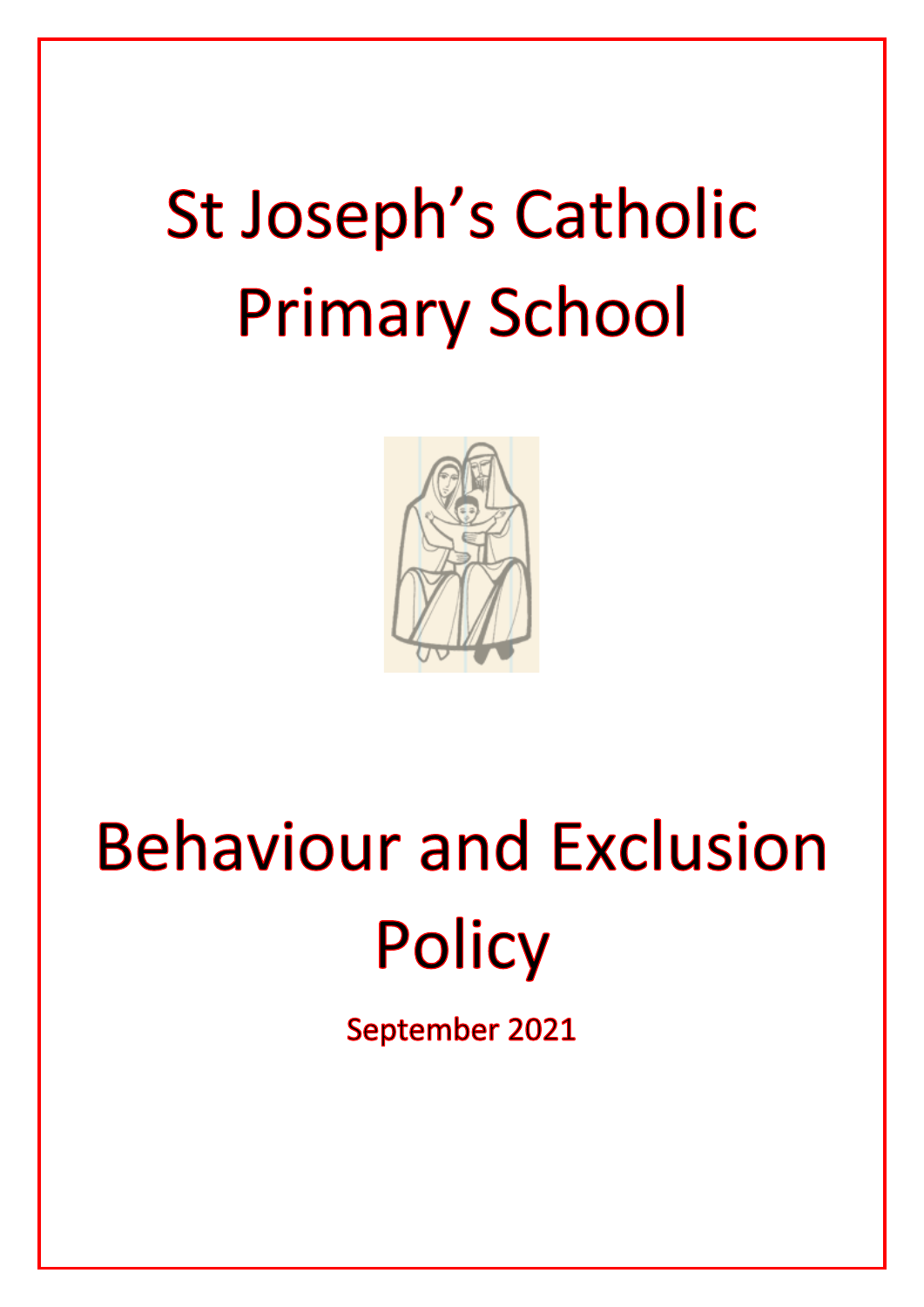#### **Introduction**

Our Behaviour Policy is rooted in our Mission Statement to live in the way Jesus wanted and to love one another as I have loved you. Our values of love, respect, honesty, justice forgiveness and hope underpin everything we do in school. We believe that it is important to always emphasise and praise positive behaviour.

We believe that children only flourish when they feel that they are respected and listened to by adults.

#### **Intent**

We aim to:

• Develop a loving and nurturing environment where children are encouraged to reflect on their actions, listen to each other, respect each other's differences and forgive each other

• Know and understand each individual child

• Help our children to become independent learners and thinkers and be responsible for the consequences of their own actions

#### **Implementation**

#### **The responsibility of all staff:**

- To treat each member of the school community equally regardless of race, creed, gender or sexual orientation
- To model and expect high standards of behaviour
- To offer children an exciting curriculum which inspires them to learn
- To ensure that work is matched to each child's level of learning
- To inform parents of their child's educational progress and their attitude to learning
- To encourage and reward effort and positive attitudes to learning and behaviour
- To follow the school policy and use rules, consequences and reward systems consistently
- To be particularly vigilant during ICT lessons to ensure appropriate, effective and safe pupil use. (See also the E-Safety Policy)
- To have self-discipline in emotional reactions to situations that arise
- To record incidents on CPOMS and to inform SLT of ongoing or serious incidents

#### **The responsibility of the Headteacher:**

- Under the School Standards and Framework Act 1998, to implement the school behaviour policy consistently throughout the school, and to report to governors, when requested, on the effectiveness of the policy.
- To ensure the health, safety and welfare of all children in the school.
- To support the staff by implementing the policy, by setting the standards of high expectations of behaviour, and by supporting staff in their implementation of the policy.
- To keep records of all reported serious incidents of misbehaviour.

• To take responsibility for giving fixed-term suspensions to individual children for serious acts of misbehaviour. For repeated or very serious acts of anti-social behaviour, the Headteacher may permanently exclude a child. At each stage of exclusion the Headteacher will inform the school governors and parents.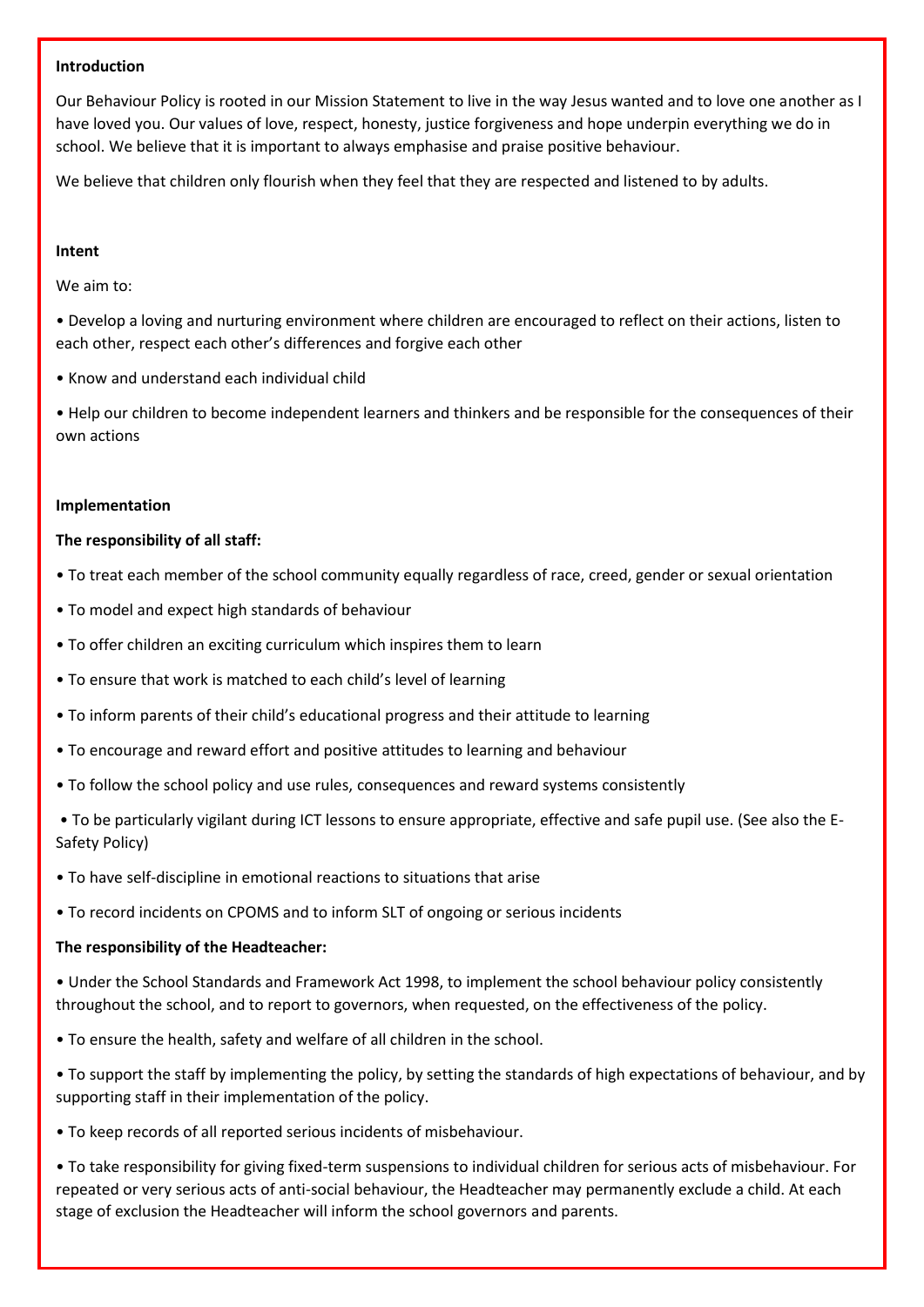#### **The responsibility of parents:**

• To be aware of the school rules and expectations and support the school in implementing these.

• To ensure that each child attends school daily, ready for learning (i.e. well rested and fed) and arrives punctually at school between 8.30 to 8:50 am and collected at 3.00pm in FS2/KS1 and 3:15pm in KS2.

• To encourage each child to make the most of the opportunities presented at school and take pride in his/her achievements.

• To encourage independence and self-discipline.

• To encourage children to do their homework and offer support with this.

• To speak to the class teacher about any concerns and to share information with the school which may have an impact on their child's learning or behaviour.

• To act as good role-models for their children.

#### **School Rules**

The school rules are shared and explained to pupils at an appropriate level to ensure everyone understands them. These school rules are displayed in classrooms and around school. They are referred to frequently and when a child receives a consequence for breaking one or more of the school rules.



St Joseph's School Rules

We show respect to others and the environment We show that we are ready to learn. We do as we are asked the first time. We keep our hands and feet to ourselves. We only use kind words.

#### **Rewards for positive behaviour**

We believe that children will respond when good behaviour on the yard and in school is recognised. We always try to catch a child doing something positive before we use a consequence. We acknowledge children in many ways;

• Children receive dojos for good behaviour, working hard and having a good attitude to learning and showing our school values

• Each week two children from each class will receive certificates. One pupil will receive either mathematician of the week or handwriting star of the week. The other pupil will receive a certificate for a either a high quality piece of work or a good attitude to learning which demonstrates our school learning behaviours and living out our school values. These certificates are given in 'Golden Book Assembly' each Friday.

• One child Is nominated by staff every week to win the St. Joseph's star trophy for outstanding behaviour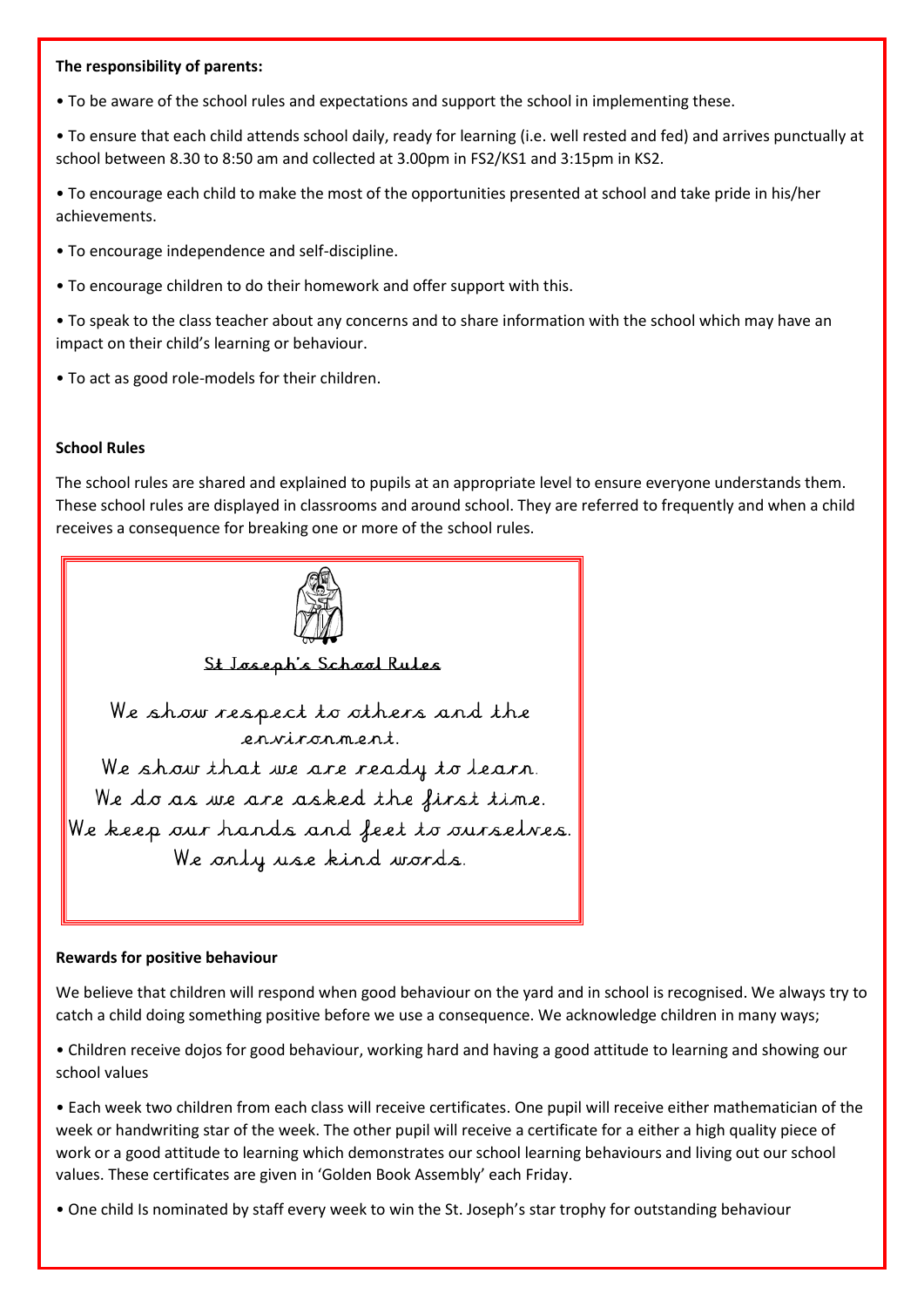#### **Consequences**

Consequences are given when a child breaks one or more of the school rules. Consequences are progressive and follow the behaviour chart below. If a child's name is on the behaviour chart then they can move back up the chart or be removed if their behaviour significantly improves however if they have reached detention or suspension they do need to have a letter issued (see further details below) and this consequence will remain. The behaviour chart is cleared each day. Pupils with SEND or additional needs will have appropriate amendments made to the behaviour policy. These will be shared and discussed between staff, parents and the SENDCO where appropriate.



A first warning is given when a child receives their first verbal reminder.

A second warning is given after a first verbal reminder. This may be given as a follow on from the first warning if the behaviour continues that the member of staff has already addressed with the pupil or if the pupil displays other behaviour which needs to be addressed.

A detention is given if the behaviour continues that a member of staff has already given two warnings for or if the pupil displays low-level unacceptable behaviour. If a detention is given, then a detention letter will be sent to parents/carers to inform them of this from the class teacher and a reply slip is returned back to the class teacher (please see appendix A). A detention may occur at breaktimes or lunchtime and it is the staff member's decision which of these is most appropriate linked to the pupil's behaviour and staffing capacity. Behaviours which warrant a detention are: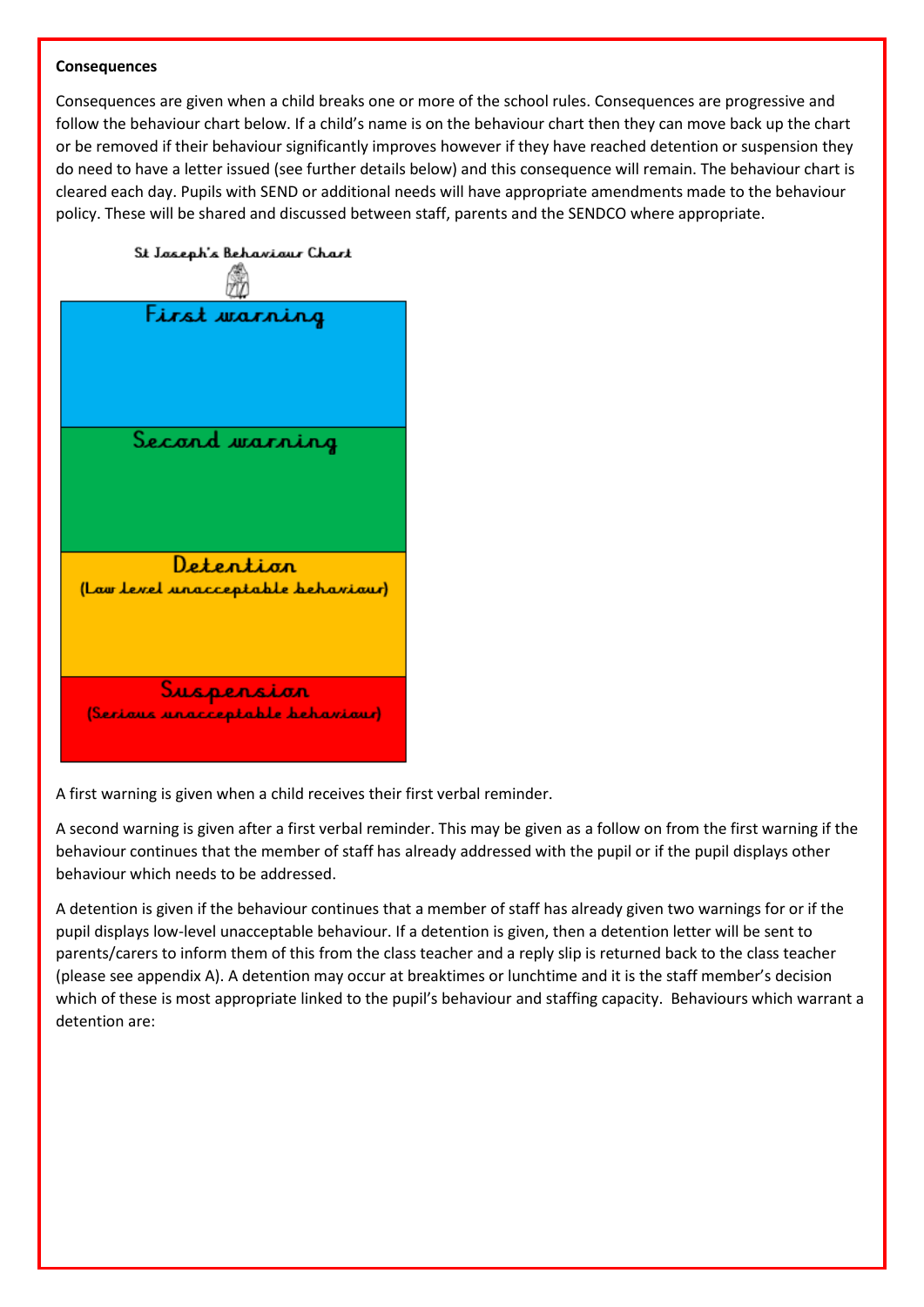Low-level unacceptable behaviour Detention

- . Low-level disruption in lesson which affects learning
- · Refusal to complete work set
- · Rudeness and poor attitude towards other pupils or staff
- . Not following the school rules after two warnings are given

A suspension (internal or fixed-term) is given if the pupil displays any serious unacceptable behaviour. If a suspension is given, then a suspension letter will be given to parents/carers to inform them of this by the headteacher (see appendix B). Behaviours which warrant suspension are:



Staff may decide to send pupils to a member of the Senior Leadership Team if they believe it is in the pupil's best interests if they are removed from the classroom environment. Pupils with continual low-level disruptive behaviour may also have their parents/carers invited to a meeting to discuss a behaviour plan.

Detentions and suspensions are recorded on CPOMs to log and track individual pupil behaviour.

Some incidents may warrant serious sanctions straight away and will therefore not follow this progression.

#### **Physical Restraint**

All trained members of staff have the legal right to use reasonable force to prevent pupils from committing an offence, injuring themselves or others, or damaging school property.

Physical restraint may be appropriate in the following situations:

- A pupil attacks a member of staff or another pupil
- A pupil tries to, or does, conduct deliberate damage or vandalism to property
- A pupil is causing, or is at risk of causing, injury or damage by accident, by rough play or by misuse of dangerous materials or objects
- A pupil is running on a corridor or stairway in a way that may cause an accident or injury to themselves or others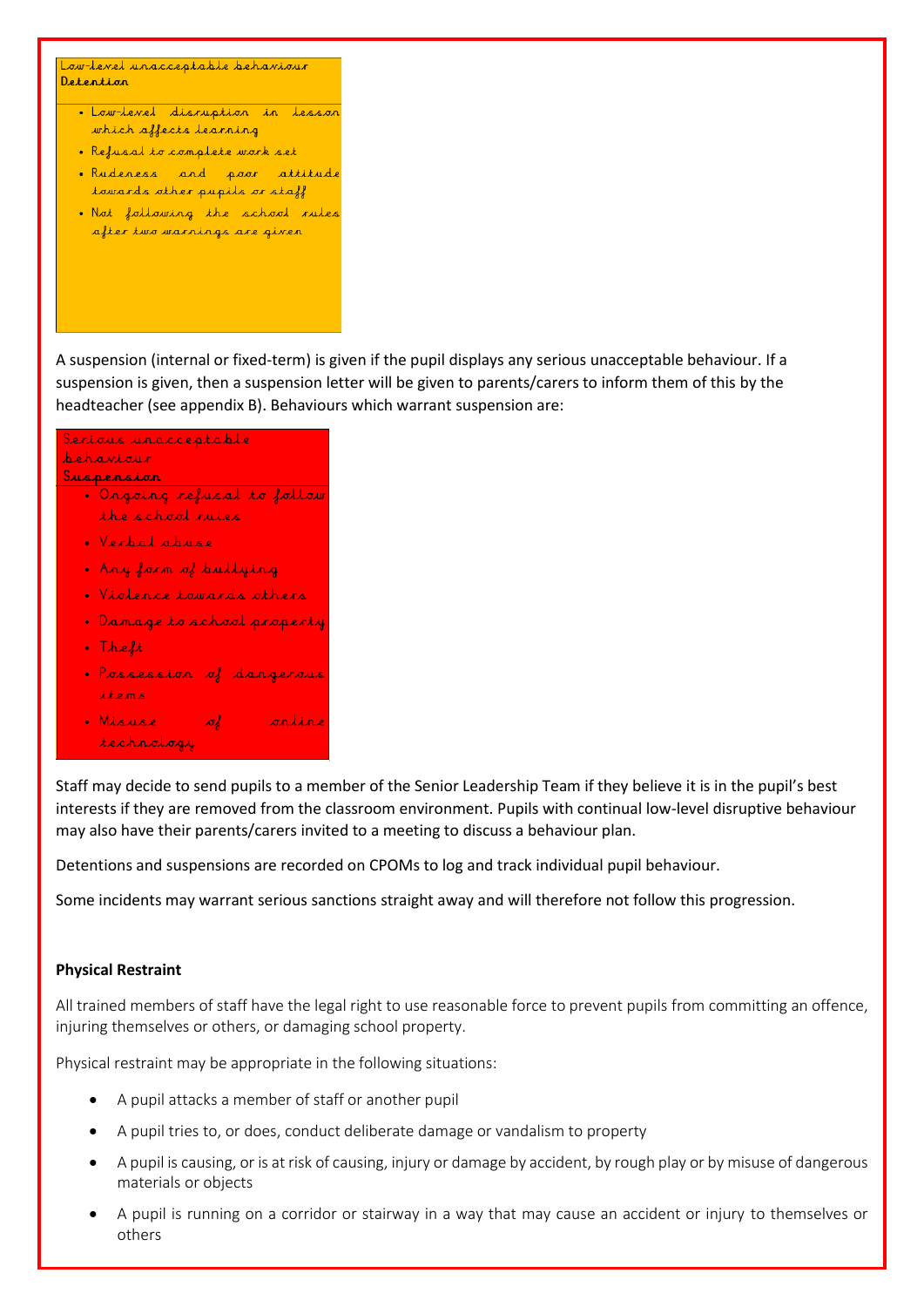- A pupil leaves the classroom, or tries to leave the classroom or school premises, at an unauthorised time only where doing so may lead to a risk of injury, property damage or serious disruption
- A pupil is behaving in a way that is seriously disrupting a lesson, event or educational visit
- A pupil persistently refuses to obey an order to leave the classroom

Physical restraint will only be used as a last resort and for the least amount of time possible. Staff members will use their professional judgement of the incident to decide whether physical intervention is necessary and which restraint hold to use.

All staff will attempt to use de-escalation strategies before the use of physical intervention; however, the school understands that intervention may be the only resolution in some severe incidents where there is 'serious unacceptable behaviour.

Physical Restraint is recorded on CPOMS and on the 'Record of Incident Requiring Positive Handling' form. If there is an injury to pupil or staff, the incident is recorded in the pupil first aid book and/or staff accident book with body maps completed where necessary.

The Headteacher and other authorised members of staff are permitted to use reasonable force when conducting a search without consent for certain prohibited dangerous items which impose danger.

Wherever possible, staff will ensure that a second member of staff is present to witness the physical intervention used. All documents will be signed by the adults who witnessed the incident. After an instance of physical intervention, the pupil, when possible, will be debriefed to calm and reflect and parents/carers will be informed.

When using reasonable force in response to risks presented by incidents involving pupils with SEND or medical conditions, the school will recognise and consider the vulnerability of these groups and make reasonable adjustments.

#### **Permanent exclusion**

We do not wish to exclude any child from school, but sometimes this may be necessary. The DfE have published [Exclusions Guidance](https://assets.publishing.service.gov.uk/government/uploads/system/uploads/attachment_data/file/921405/20170831_Exclusion_Stat_guidance_Web_version.pdf) (September 2017) and the school will refer to this guidance in any decision to exclude a child from school.

The decision exclude a pupil will be made when there has been a serious or persistent breach of the behaviour policy and if the pupil was to remain in school it would harm the education and welfare of themselves and others in school.

Only the Headteacher has the power to exclude a child from school. The headteacher may suspend a child for one or more fixed periods. In extreme and exceptional circumstances, the headteacher may exclude a child permanently. If further information has come to light, it is also possible for a further fixed-term suspension to be issued after the first period ends or a permanent exclusion may be issued, if the circumstances warrant this.

If the Headteacher excludes a child, she informs the parents immediately, giving reasons for the exclusion. At the same time, the headteacher makes it clear to the parents that they can, if they wish, appeal against the decision to the governing body. The school informs the parents how to make any such appeal. The headteacher informs the Local Authority and the governing body about any permanent exclusion, and about any fixed-term suspensions beyond five days in any one term. The governing body will arrange for a panel of governors to consider any exclusion appeals on behalf of the governors. When an appeals panel meets to consider exclusion, they consider the circumstances under which the child was excluded, consider any representation by parents and the Local Authority, and consider whether the child should be reinstated. If the governors' appeals panel decides that a child should be reinstated, the headteacher must comply with this ruling. Exclusion from the school on a temporary or permanent basis will be a last resort and will follow the Rotherham Local Authority Policy on exclusion.

#### **Searching**

The DfE has published 'Screening, Searching and Confiscation' guidance (2011) which the school will refer to if a pupil or group of pupils are suspected of being in possession of dangerous/banned items or stolen goods. In a rapidly changing environment, it is not possible to have an exhaustive list of dangerous/banned items but we will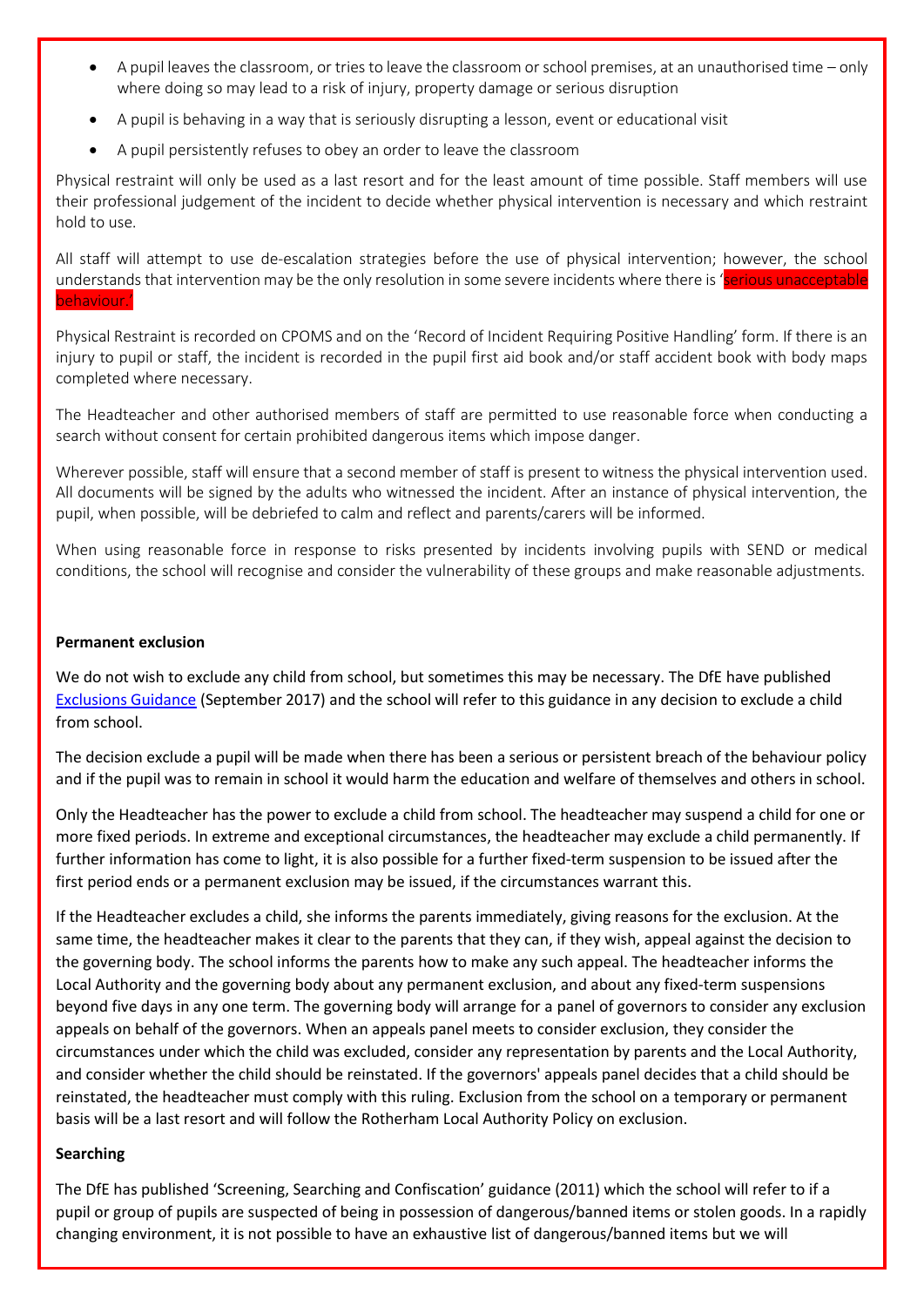communicate regularly with parents on this issue. However, we can be clear that alcohol, drugs, cigarettes, knives and other weapons are prohibited. The school is not required to inform parents before a search takes place and does not need to seek consent.

### **The power to discipline beyond the school gate**

Teachers have a statutory power to discipline pupils for misbehaving outside of the school premises. Section 89(5) of the Education and Inspections Act 2006 gives headteachers a specific statutory power to regulate pupils' behaviour in these circumstances "to such extent as is reasonable". When considering whether the school will implement a sanction for reported misbehaviour out of school, the Headteacher will take into account the context of the situation and the action that would have been taken if the offence had taken place on school premises. All criminal, bad behaviour and bullying which occurs on or off the school premises may be reported to Social Services and/or the Police.

# **Bullying**

The school does not tolerate bullying of any kind. If we discover that an act of bullying or intimidation has taken place, we act immediately to stop any further occurrences of such behaviour. (Please refer to the school's Anti-Bullying Policy)

# **Staff training**

The school recognises that early intervention can prevent misbehaviour. As such, teachers will receive training in identifying problems before they escalate; this can be behavioural problems in the classroom or during breaks and lunchtime.

Teachers and support staff will receive training on this policy as part of their new starter induction.

All staff members are provided with sufficient training in de-escalation strategies and dealing with serious unacceptable behaviour and challenging behaviour through Team Teach training and support from external agencies.

Training may also be refreshed in light of recent incidents and challenging behaviour, or where it is apparent that existing methods are not as effective as they could be.

This policy will be reviewed annually and regularly monitored.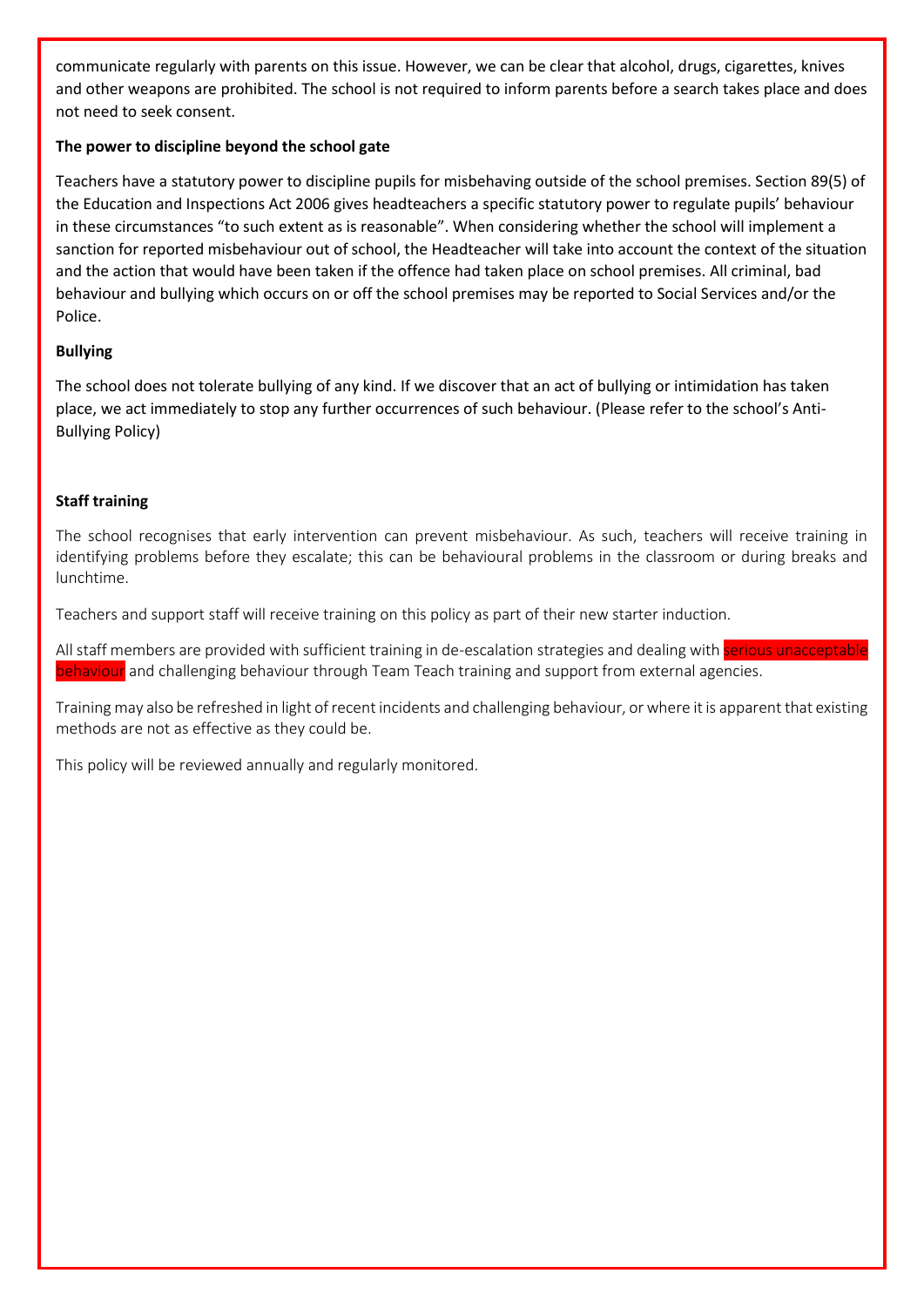| <b>Appendices</b>                                                                                                                                                                                                                         |
|-------------------------------------------------------------------------------------------------------------------------------------------------------------------------------------------------------------------------------------------|
| <b>Appendix A</b>                                                                                                                                                                                                                         |
| <b>Detention letter</b>                                                                                                                                                                                                                   |
|                                                                                                                                                                                                                                           |
| Dear parents/carers,                                                                                                                                                                                                                      |
| I am writing to inform you that ______________________________, has received a detention on<br>and missed his/her playtime/lunchtime as a result of his/her behaviour.                                                                    |
| The reasons for the detention are set out below:                                                                                                                                                                                          |
|                                                                                                                                                                                                                                           |
|                                                                                                                                                                                                                                           |
|                                                                                                                                                                                                                                           |
| If you would like to discuss this with me then please see me on drop off/pick up for a socially distanced<br>conversation, send a message on class dojo or ring the school office and I will phone back at a time which is<br>convenient. |
| Yours Sincerely,                                                                                                                                                                                                                          |
|                                                                                                                                                                                                                                           |
|                                                                                                                                                                                                                                           |
|                                                                                                                                                                                                                                           |
|                                                                                                                                                                                                                                           |
| Detention letter return slip                                                                                                                                                                                                              |
| Please return this slip back to school to confirm you have received this letter.                                                                                                                                                          |
|                                                                                                                                                                                                                                           |
|                                                                                                                                                                                                                                           |
|                                                                                                                                                                                                                                           |
|                                                                                                                                                                                                                                           |
|                                                                                                                                                                                                                                           |
|                                                                                                                                                                                                                                           |